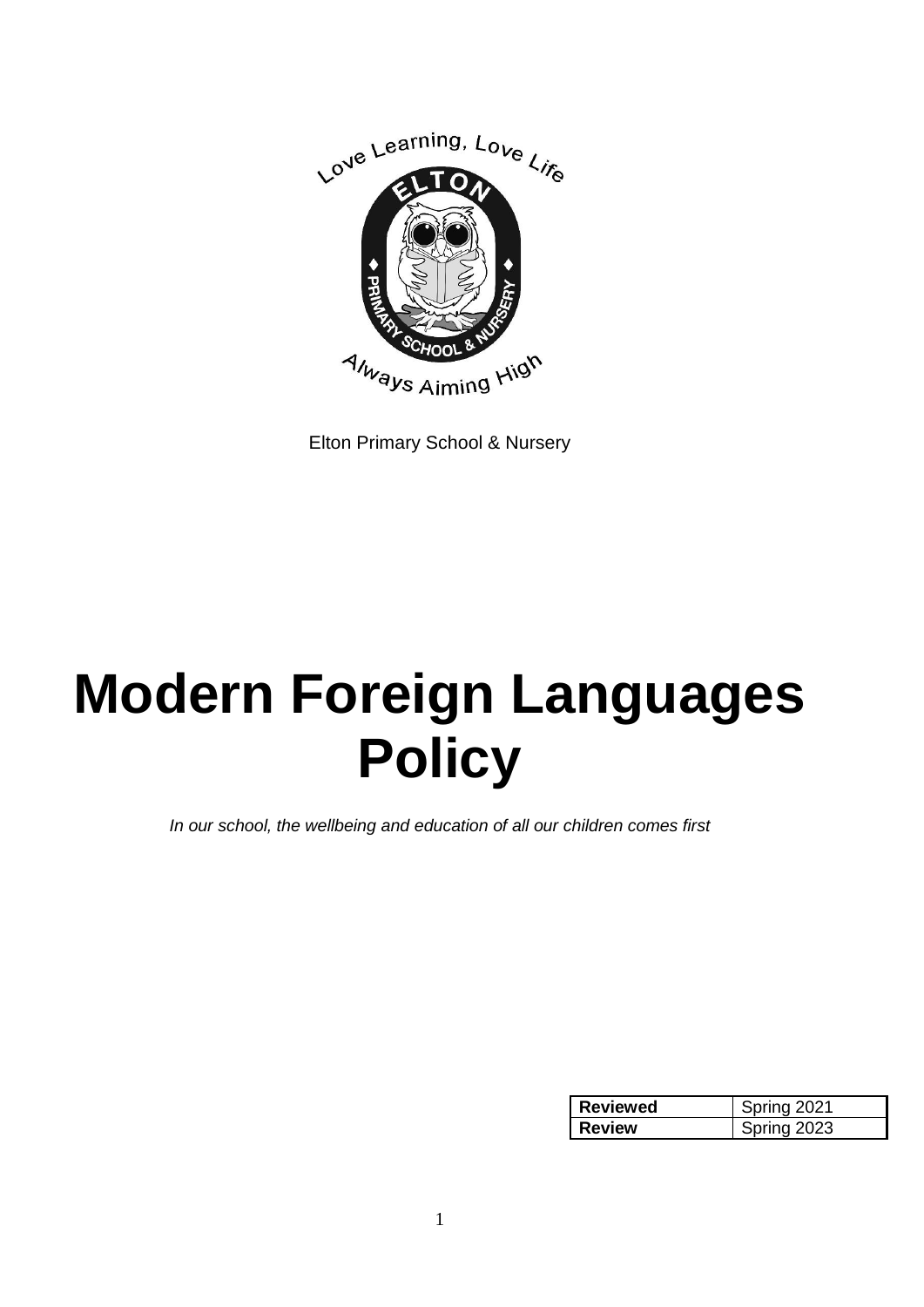# **AIMS**

This policy sets out the aims, principles and strategies for the delivery and implementation of the languages programme at Elton Primary School and Nursery. It will form the basis for the development of the languages programme in the school, in order to meet the Government requirements of every child being entitled to study a foreign language. At Elton we teach French to all Key Stage two children.

We believe that learning a foreign language can enrich the life and experience of our children:

"Learning a foreign language is a liberation from insularity and provides an opening to other cultures. A high-quality languages education should foster pupils' curiosity and deepen their understanding of the world. The teaching should enable pupils to express their ideas and thoughts in another language and to understand and respond to its speakers, both in speech and in writing. It should also provide opportunities for them to communicate for practical purposes, learn new ways of thinking and read great literature in the original language. Language teaching should provide the foundation for learning further languages, equipping pupils to study and work in other countries." (DfES, 2013, The National Curriculum in England)

Learning foreign languages reinforces the key approaches to teaching and learning set out in Excellence and Enjoyment: A Strategy for Primary Schools, and in carefully implementing the KS2 Framework for languages we ensure that we pay attention to how to best achieve the most positive outcomes for children, taking account of the vision and intentions as sets out in Every Child Matters.

## **OBJECTIVES**

The main objective of teaching a modern foreign language in Primary School is to promote the early development of a child's linguistic competence. We also want to:

- foster an interest in learning other languages, encouraging their curiosity
- introduce young children to another language in a way that is enjoyable and fun
- make children aware that language has structure, and that the structure differs from one language to another
- help children to develop their awareness of cultural differences in other countries
- develop their speaking and listening skills
- lay the foundations for future study

# **TEACHING AND LEARNING STYLE**

Each class within KS2 teaches a 30-minute French session per week using 'Primary Languages Network' curriculum scheme and resources.

This is then topped up with any opportunities which arise to consolidate learning throughout the week such as during register time, counting in Maths, colours in Art, answering questions, etc.

- We use a variety of techniques to encourage the children to engage actively in French: these include games, role-play and songs. Using a multi-sensory and kinaesthetic approach to teaching.
- We emphasise the listening and speaking skills, whilst also introducing children to reading and writing
- We make the lessons as entertaining and enjoyable as possible, developing a positive attitude in the children to the learning of modern foreign languages. We build children's confidence through constant praise for any contribution they make.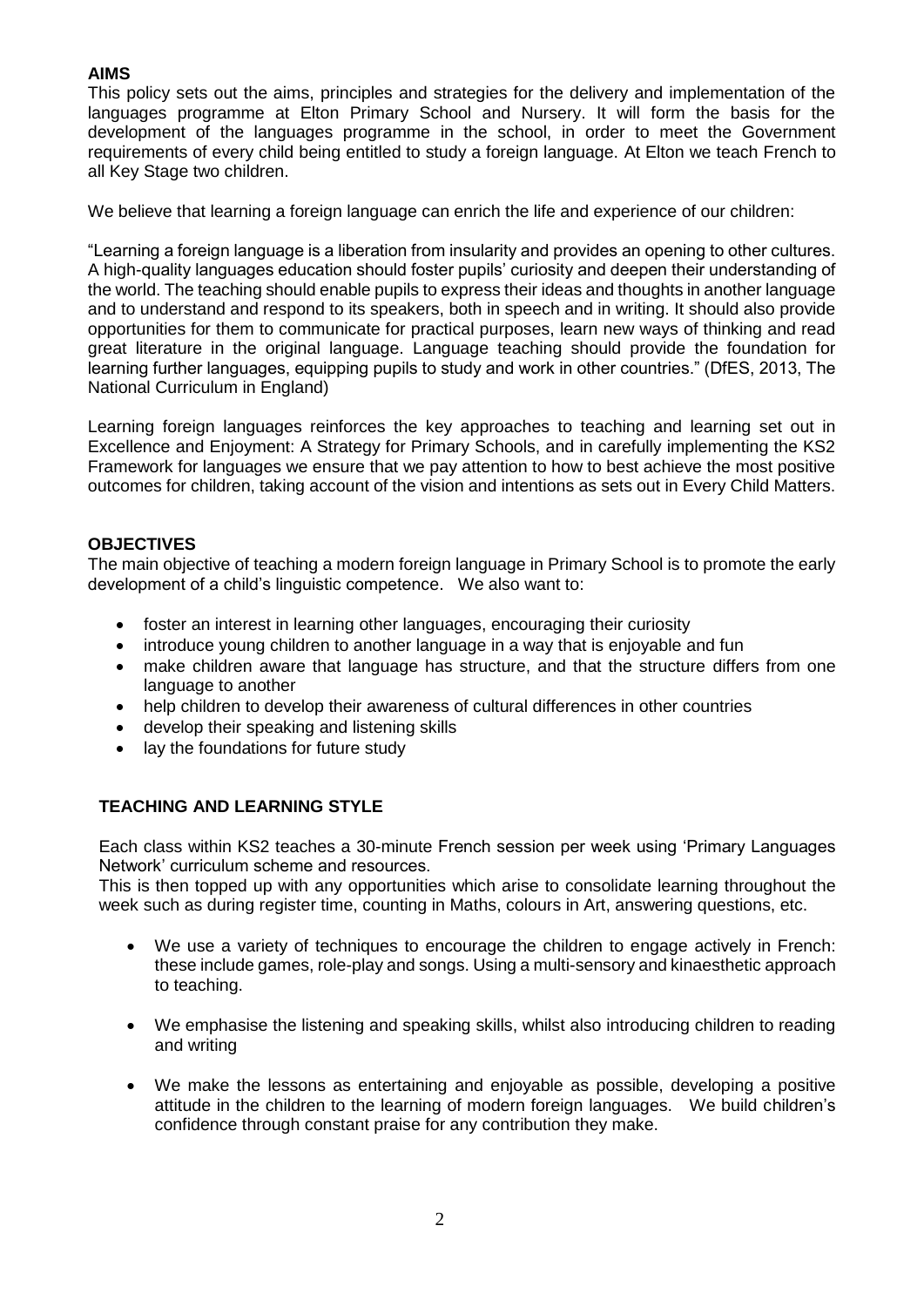- We teach the children to know and understand how to:
	- o Listen and engage with spoken language, responding by asking and answering questions
	- o Use correct intonation and pronunciation
	- $\circ$  Memorise words and phrases and use the familiar vocabulary to speak in sentences
	- o Interpret meaning of words and phrases
	- o Understand basic grammar
	- o Work in pairs and groups to communicate and respond in French
	- $\circ$  Read and write simple, familiar words and phrases
	- o Enjoy French stories, songs, poems and rhymes
	- $\circ$  Explore life in another culture

# **THE CONTRIBUTION OF MODERN FOREIGN LANGUAGE TO TEACHING IN OTHER CURRICULUM AREAS**

## **ENGLISH**

Learning a modern foreign language naturally contributes to the development of our children's listening and speaking skills. It also develops the children's grasp of linguistic features such as rhyme, rhythm, stress and intonation. It allows them to broaden their knowledge of phonology, grammatical structure of words and vocabulary in both their native language, and in French.

## **MATHEMATICS**

Children re-enforce their number skills by playing counting and calculation games.

# **PERSONAL, SOCIAL AND HEALTH EDUCATION AND CITIZENSHIP**

One of the main benefits to the children of learning a modern foreign language at Primary School level is a social one. Those children who have difficulty in reading and writing, but who have good aural skills, will often find that they excel at speaking in foreign languages. This success breeds confidence, which in turn increases self-esteem and gives them a more positive attitude in school in general.

## **SPIRITUAL, MORAL, SOCIAL AND CULTURAL EDUCATION**

By teaching a modern foreign language we contribute to the children's cultural education. They learn that many societies are multilingual. They can also begin to compare and contrast their own SMSC beliefs with others.

#### **GEOGRAPHY**

The children are able to research into the different countries in which French is spoken, particularly exploring France itself, looking at different geographical features, including; physical and human, location and place geography, as well as improving their geographical skills, such as map reading.

# **MUSIC**

We teach children songs in French which helps them develop a sense of rhythm, it also familiarises them with music from a different culture.

# **SCIENCE**

Children reinforce their knowledge of parts of the body through related games such as a French version of 'Simon Says' or 'Heads, Shoulders, Knees and Toes'.